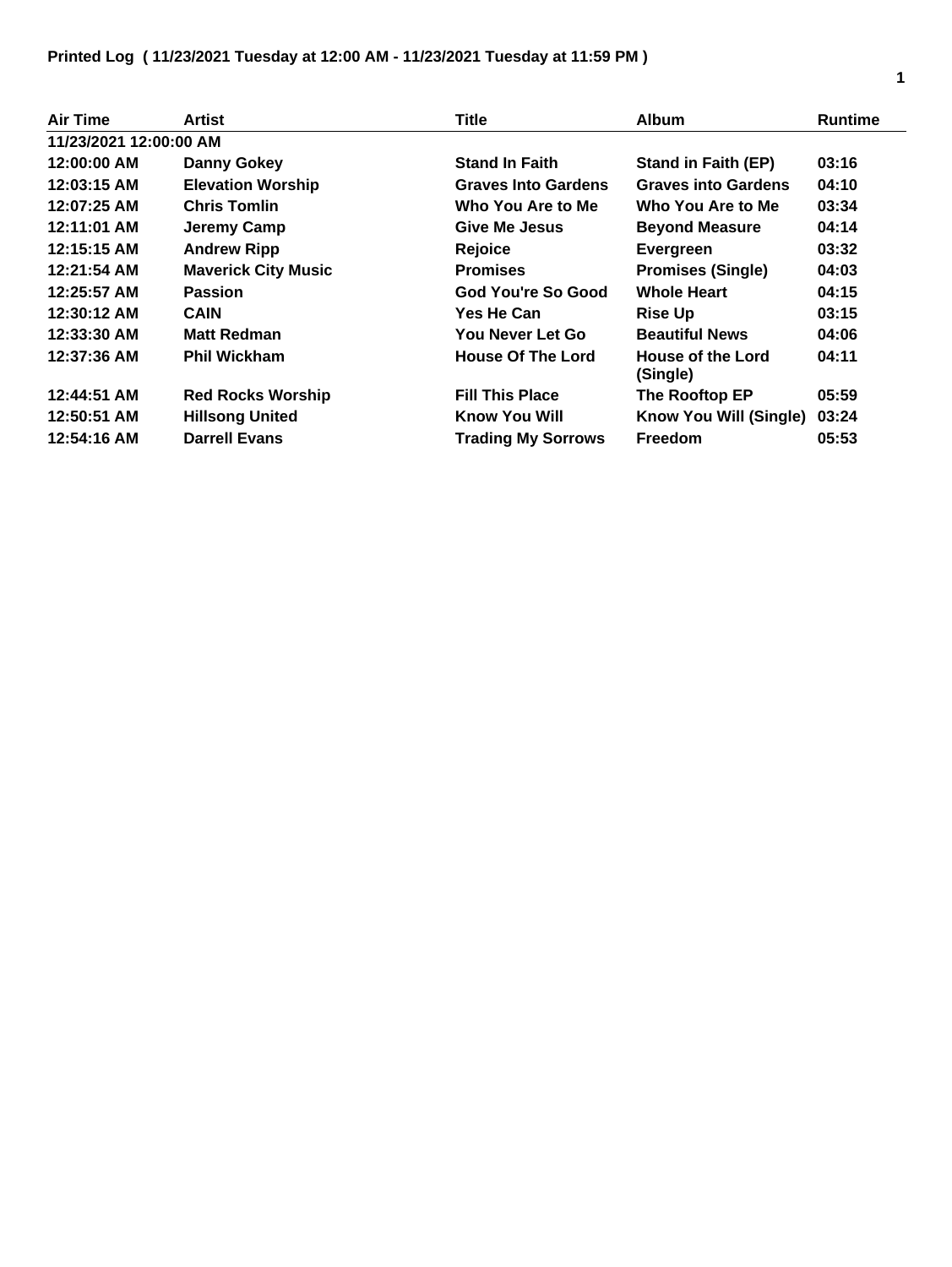| Air Time              | Artist                   | <b>Title</b>                                    | <b>Album</b>                                                  | <b>Runtime</b> |
|-----------------------|--------------------------|-------------------------------------------------|---------------------------------------------------------------|----------------|
| 11/23/2021 1:00:00 AM |                          |                                                 |                                                               |                |
| 1:00:00 AM            | <b>Big Daddy Weave</b>   | <b>All Things New</b>                           | All Things New - Single 04:03                                 |                |
| 1:04:03 AM            | <b>Vertical Worship</b>  | Yes I Will                                      | <b>Bright Faith Bold</b><br><b>Future</b>                     | 03:32          |
| 1:07:35 AM            | <b>Tasha Layton</b>      |                                                 | Look What You've Done Look What You've Done 03:22<br>(Single) |                |
| 1:11:01 AM            | <b>7eventh Time Down</b> | <b>Only King Forever</b>                        | <b>Just Say Jesus</b>                                         | 03:04          |
| 1:14:05 AM            | <b>Shane &amp; Shane</b> | <b>Psalm 90 (Satisfy Us)</b><br>with Your Love) | Psalms, Hymns, and<br><b>Spiritual Songs, Vol. 1</b>          | 05:09          |
| 1:22:17 AM            | <b>Mack Brock</b>        | I Am Loved                                      | <b>Covered</b>                                                | 05:31          |
| 1:27:49 AM            | <b>Casting Crowns</b>    | <b>Scars In Heaven</b>                          | <b>Scars In Heaven</b><br>(Single)                            | 04:20          |
| 1:32:08 AM            | <b>Danny Gokey</b>       | New Day                                         | Haven't Seen It Yet                                           | 03:26          |
| 1:35:37 AM            | <b>Aaron Shust</b>       | My Hope Is In You                               | This Is What We<br><b>Believe</b>                             | 03:16          |
| 1:38:53 AM            | <b>Zach Williams</b>     | <b>Heaven Help Me</b>                           | <b>Rescue Story</b>                                           | 03:15          |
| 1:45:15 AM            | <b>Hope Darst</b>        | <b>Peace Be Still</b>                           | <b>Peace Be Still</b>                                         | 03:57          |
| 1:49:15 AM            | Jeremy Camp              | <b>When You Speak</b>                           | <b>When You Speak</b><br>(Single)                             | 02:56          |
| $1:52:10$ AM          | <b>MercyMe</b>           | I Can Only Imagine                              | <b>Almost There</b>                                           | 04:01          |
| 1:56:11 AM            | For King & Country       | Amen (Reborn)                                   | Amen (Reborn)                                                 | 03:44          |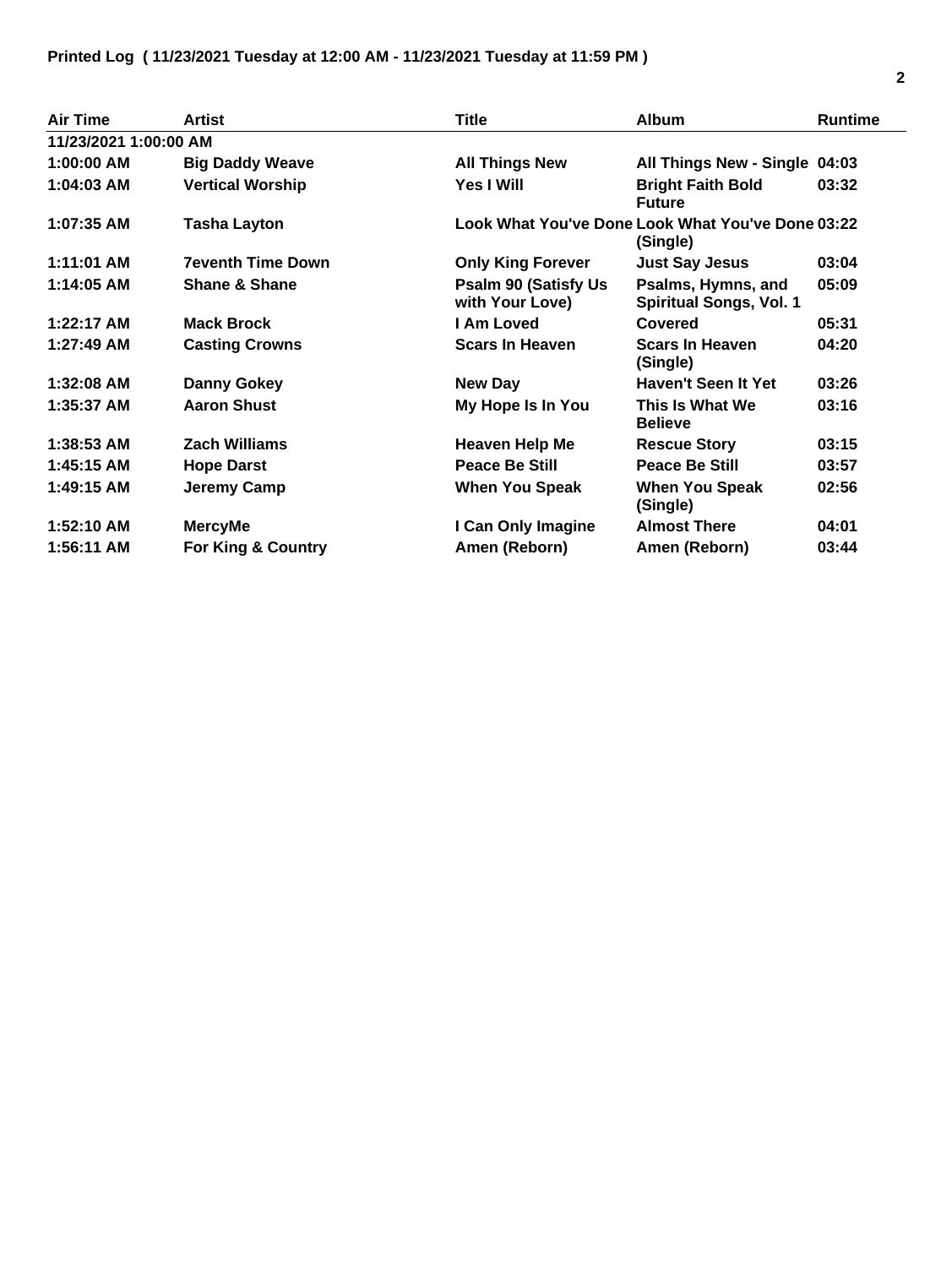| <b>Air Time</b>        | Artist                     | <b>Title</b>                                    | <b>Album</b>                                           | <b>Runtime</b> |  |
|------------------------|----------------------------|-------------------------------------------------|--------------------------------------------------------|----------------|--|
| 11/23/2021 2:00:00 AM  |                            |                                                 |                                                        |                |  |
| $2:00:00$ AM           | <b>Maverick City Music</b> | <b>Promises</b>                                 | <b>Promises (Single)</b>                               | 04:03          |  |
| $2:04:02$ AM           | <b>Pat Barrett</b>         | The Way                                         | <b>Pat Barrett</b>                                     | 03:47          |  |
| 2:07:50 AM             | <b>Phil Wickham</b>        | <b>Battle Belongs</b>                           | <b>Battle Belongs</b>                                  | 04:04          |  |
| $2:11:55$ AM           | <b>Lincoln Brewster</b>    | Love The Lord                                   | Let the Praises Ring                                   | 03:12          |  |
| 2:15:07 AM             | <b>Ryan Ellis</b>          | <b>Heart Of The Father</b>                      | <b>Heart of the Father -</b><br><b>Single</b>          | 03:58          |  |
| $2:22:08$ AM           | <b>We Are Messengers</b>   | <b>Come What May</b>                            | <b>Come What May</b><br>(Single)                       | 03:18          |  |
| $2:25:26$ AM           | <b>Mosaic MSC</b>          | <b>Fountain (I Am Good)</b>                     | <b>Human</b>                                           | 05:08          |  |
| 2:30:35 AM             | <b>Charity Gayle</b>       | Thank You Jesus for<br>the Blood                | <b>Thank You Jesus for</b><br>the Blood - Single       | 04:45          |  |
| $2:35:23$ AM           | <b>David Crowder Band</b>  | <b>Only You</b>                                 | <b>Illuminate</b>                                      | 03:57          |  |
| $2:39:19$ AM           | <b>Sanctus Real</b>        | My God Is Still The<br><b>Same</b>              | My God Is Still The<br>Same (Single)                   | 03:20          |  |
| $2:45:46$ AM           | <b>Passion</b>             | <b>There's Nothing That</b><br>Our God Can't Do | <b>There's Nothing That</b><br>Our God Can't Do (Live) | 04:52          |  |
| 2:50:40 AM             | <b>Cross Point Music</b>   | <b>Never Going Back</b>                         | <b>Never Going Back</b>                                | 04:02          |  |
| $2:54:42 \, \text{AM}$ | <b>Casting Crowns</b>      | <b>God Of All My Days</b>                       | The Very Next Thing                                    | 04:52          |  |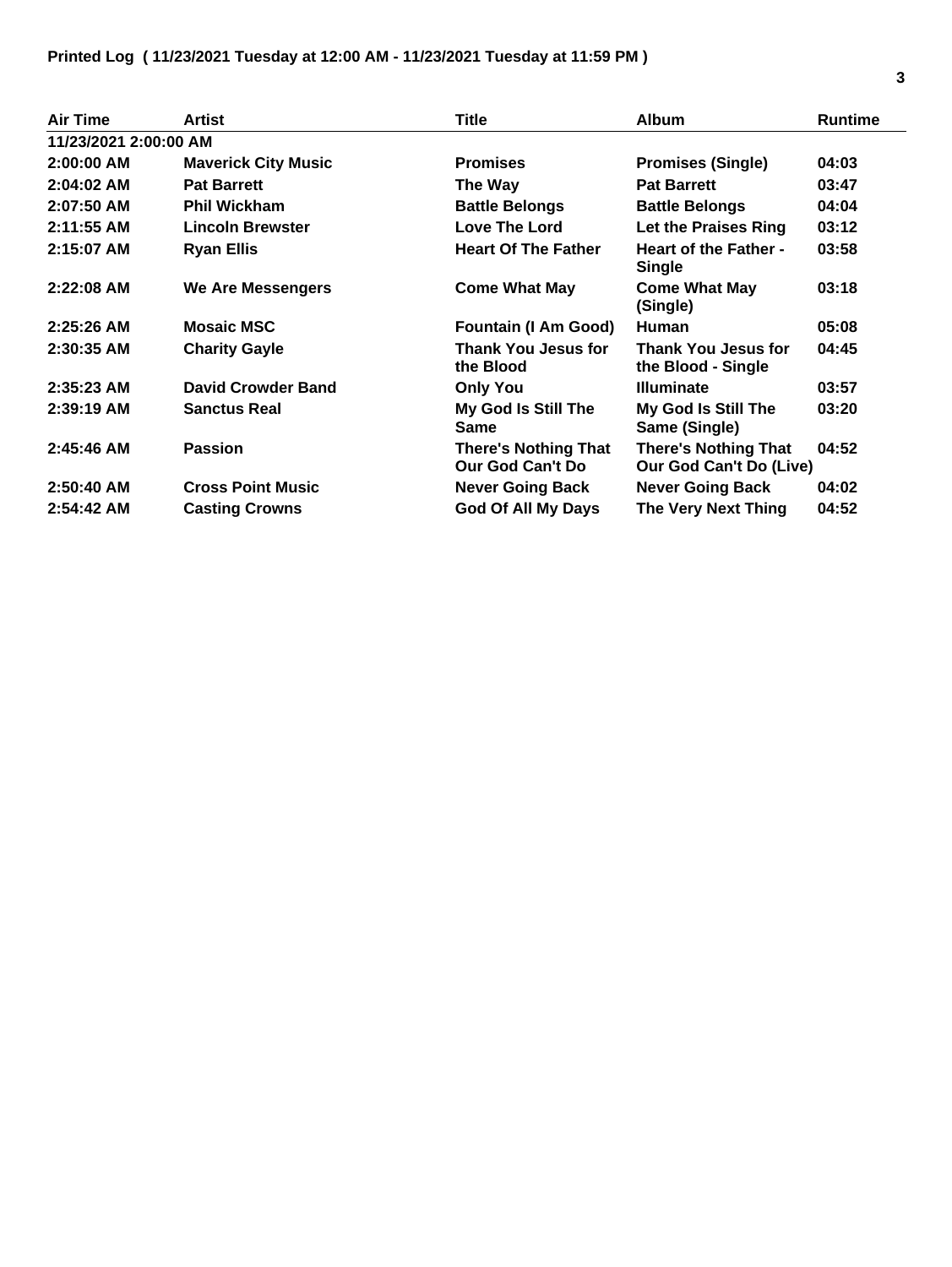| <b>Air Time</b>       | <b>Artist</b>                | Title                                | <b>Album</b>                               | <b>Runtime</b> |
|-----------------------|------------------------------|--------------------------------------|--------------------------------------------|----------------|
| 11/23/2021 3:00:00 AM |                              |                                      |                                            |                |
| $3:00:00$ AM          | <b>Micah Tyler</b>           | <b>New Today</b>                     | <b>New Today - Single</b>                  | 03:13          |
| $3:03:12$ AM          | <b>Hillsong United</b>       | <b>Another In The Fire</b>           | <b>Another in the Fire</b>                 | 04:13          |
| $3:07:26$ AM          | <b>Danny Gokey</b>           | <b>Stand In Faith</b>                | <b>Stand in Faith (EP)</b>                 | 03:16          |
| $3:10:45$ AM          | <b>Francesca Battistelli</b> | <b>Lead Me To The Cross</b>          | My Paper Heart - deluxe 04:18              |                |
| $3:15:04$ AM          | <b>Patrick Mayberry</b>      | <b>Holy Spirit Come</b>              | <b>Holy Spirit Come -</b><br><b>Single</b> | 03:36          |
| $3:21:43$ AM          | Kari Jobe                    | <b>The Blessing</b>                  | The Blessing                               | 04:17          |
| $3:26:00$ AM          | <b>Anne Wilson</b>           | My Jesus                             | My Jesus (EP)                              | 03:35          |
| $3:29:35$ AM          | The Belonging Co.            | <b>Jesus Over Everything</b>         | See The Light (Live)                       | 05:05          |
| $3:34:42$ AM          | <b>Chris Tomlin</b>          | I Lift My Hands                      | And If Our God Is For<br>Us                | 04:27          |
| $3:39:10$ AM          | <b>Mac Powell</b>            | <b>River Of Life</b>                 | <b>River of Life - Single</b>              | 02:46          |
| $3:45:02$ AM          | <b>Thrive Worship</b>        | I Still Believe (Faithful<br>Always) | I Still Believe - Single                   | 03:30          |
| $3:48:35$ AM          | <b>Phil Wickham</b>          | <b>House Of The Lord</b>             | <b>House of the Lord</b><br>(Single)       | 04:11          |
| $3:52:46$ AM          | <b>We Are Messengers</b>     | Image of God                         | <b>God With Us!</b>                        | 03:14          |
| $3:56:00$ AM          | <b>Zach Williams</b>         | Fear Is A Liar                       | <b>Chain Breaker</b>                       | 04:07          |

 $\overline{\phantom{0}}$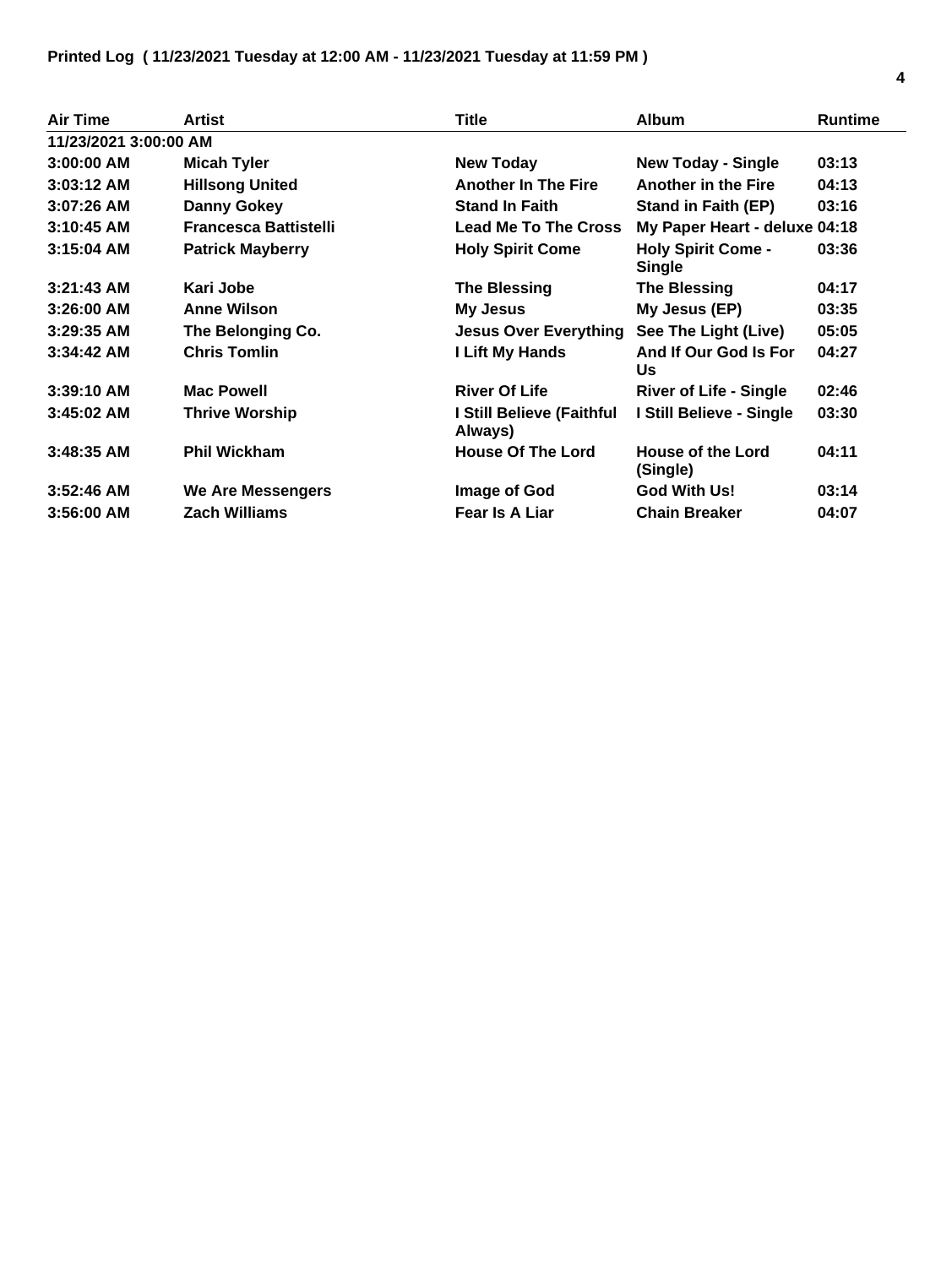| <b>Air Time</b>       | <b>Artist</b>                  | <b>Title</b>                                  | <b>Album</b>                                                  | <b>Runtime</b> |
|-----------------------|--------------------------------|-----------------------------------------------|---------------------------------------------------------------|----------------|
| 11/23/2021 4:00:00 AM |                                |                                               |                                                               |                |
| 4:00:00 AM            | <b>Tasha Layton</b>            |                                               | Look What You've Done Look What You've Done 03:22<br>(Single) |                |
| 4:03:22 AM            | <b>Hillsong Young And Free</b> | <b>Lord Send Revival</b>                      | <b>Lord Send Revival</b>                                      | 04:15          |
| 4:07:37 AM            | Jordan St. Cyr                 | <b>Fires</b>                                  | <b>Fires</b>                                                  | 03:40          |
| 4:11:19 AM            | <b>Passion</b>                 | Remember                                      | <b>Salvation's Tide Is</b><br><b>Rising</b>                   | 03:55          |
| 4:15:14 AM            | Jonathan Traylor               | <b>The Table</b>                              | I'm Here For You                                              | 04:13          |
| 4:22:33 AM            | <b>Casting Crowns</b>          | <b>Scars In Heaven</b>                        | <b>Scars In Heaven</b><br>(Single)                            | 04:20          |
| 4:26:53 AM            | <b>North Point InsideOut</b>   | <b>Wide Open</b>                              | Wide Open                                                     | 04:54          |
| 4:31:46 AM            | <b>TobyMac</b>                 | <b>Help Is On The Way</b><br>(Maybe Midnight) | Help Is On The Way                                            | 03:00          |
| 4:34:50 AM            | <b>Hillsong Worship</b>        | O Praise the Name<br>(Anástasis)              | O Praise The Name<br>(Anastasis)                              | 03:36          |
| 4:38:25 AM            | Jeremy Camp                    | <b>When You Speak</b>                         | <b>When You Speak</b><br>(Single)                             | 02:56          |
| 4:44:29 AM            | <b>Elevation Worship</b>       | <b>See A Victory</b>                          | At Midnight - EP                                              | 06:03          |
| 4:50:34 AM            | <b>Chris McClarney</b>         | <b>Speak To The</b><br><b>Mountains</b>       | Speak to the Mountain - 04:54<br><b>Single</b>                |                |
| 4:55:28 AM            | <b>Vertical Worship</b>        | I'm Going Free                                | <b>The Rock Won't Move</b>                                    | 04:44          |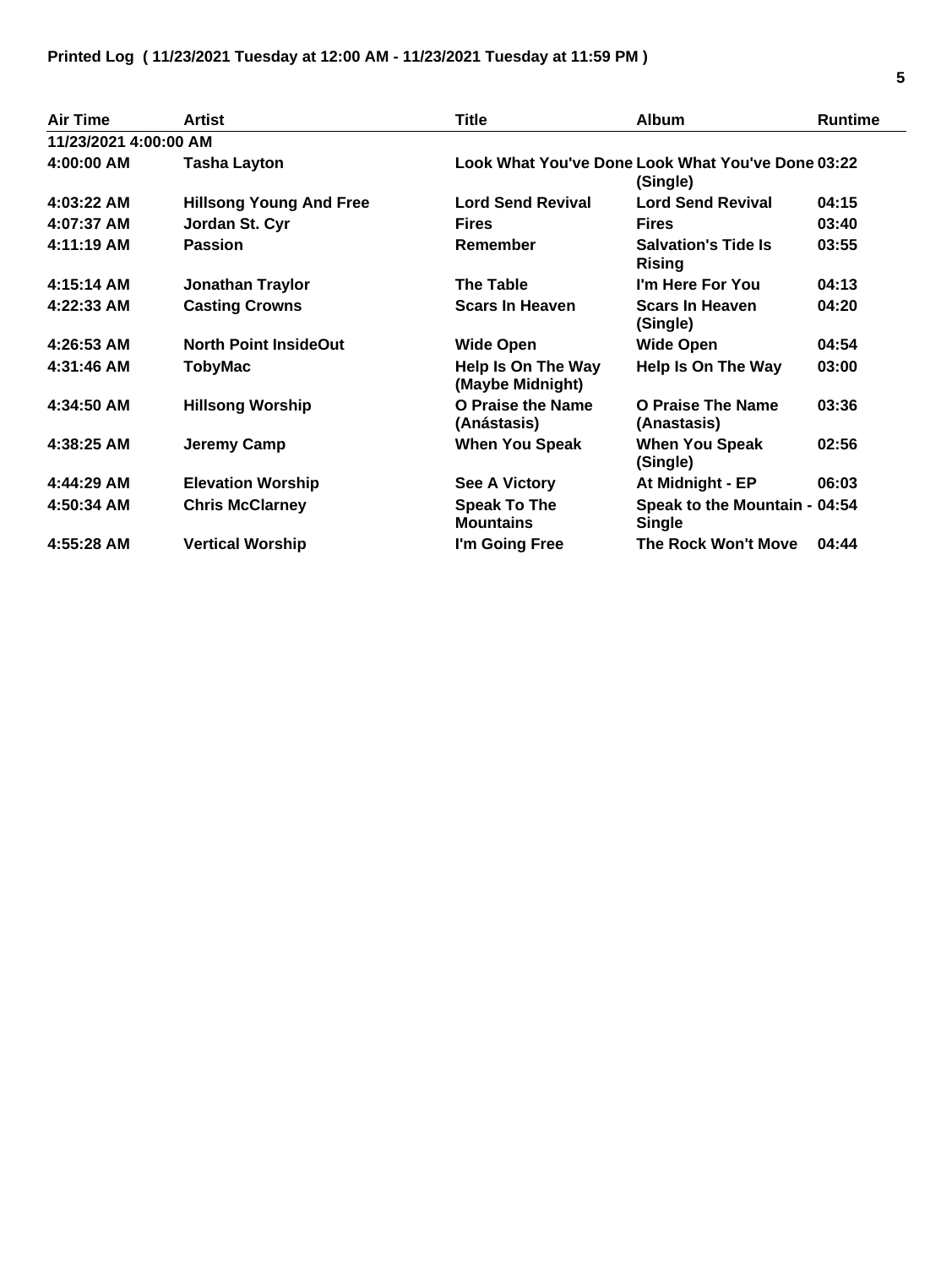| Air Time              | Artist                           | <b>Title</b>                            | <b>Album</b>                              | <b>Runtime</b> |
|-----------------------|----------------------------------|-----------------------------------------|-------------------------------------------|----------------|
| 11/23/2021 8:00:00 PM |                                  |                                         |                                           |                |
| $8:00:00$ PM          | <b>Aaron Shust</b>               | <b>God of Brilliant Lights</b>          | <b>Morning Rises</b>                      | 03:26          |
| $8:03:25$ PM          | We Are Messengers                | <b>Come What May</b>                    | <b>Come What May</b><br>(Single)          | 03:18          |
| $8:06:43$ PM          | <b>Bryan &amp; Katie Torwalt</b> | <b>Miracle In The Works</b>             | Miracle In The Works -<br><b>Single</b>   | 04:59          |
| 8:13:42 PM            | <b>Cody Carnes</b>               | <b>Nothing Else</b>                     |                                           | 05:24          |
| 8:19:06 PM            | <b>Cross Point Music</b>         | <b>Never Going Back</b>                 | <b>Never Going Back</b>                   | 04:02          |
| 8:23:08 PM            | <b>Sanctus Real</b>              | My God Is Still The<br><b>Same</b>      | My God Is Still The<br>Same (Single)      | 03:20          |
| 8:30:59 PM            | <b>We The Kingdom</b>            | <b>Child Of Love</b>                    | <b>Holy Water</b>                         | 04:09          |
| $8:35:08$ PM          | Danny Gokey                      | <b>Stand In Faith</b>                   | <b>Stand in Faith (EP)</b>                | 03:16          |
| 8:38:23 PM            | <b>Hillsong United</b>           | <b>Another In The Fire</b>              | <b>Another in the Fire</b>                | 04:13          |
| 8:44:37 PM            | <b>Charity Gayle</b>             | <b>Thank You Jesus for</b><br>the Blood | Thank You Jesus for<br>the Blood - Single | 04:45          |
| 8:49:22 PM            | <b>Francesca Battistelli</b>     | If We're Honest                         | If We're Honest                           | 03:03          |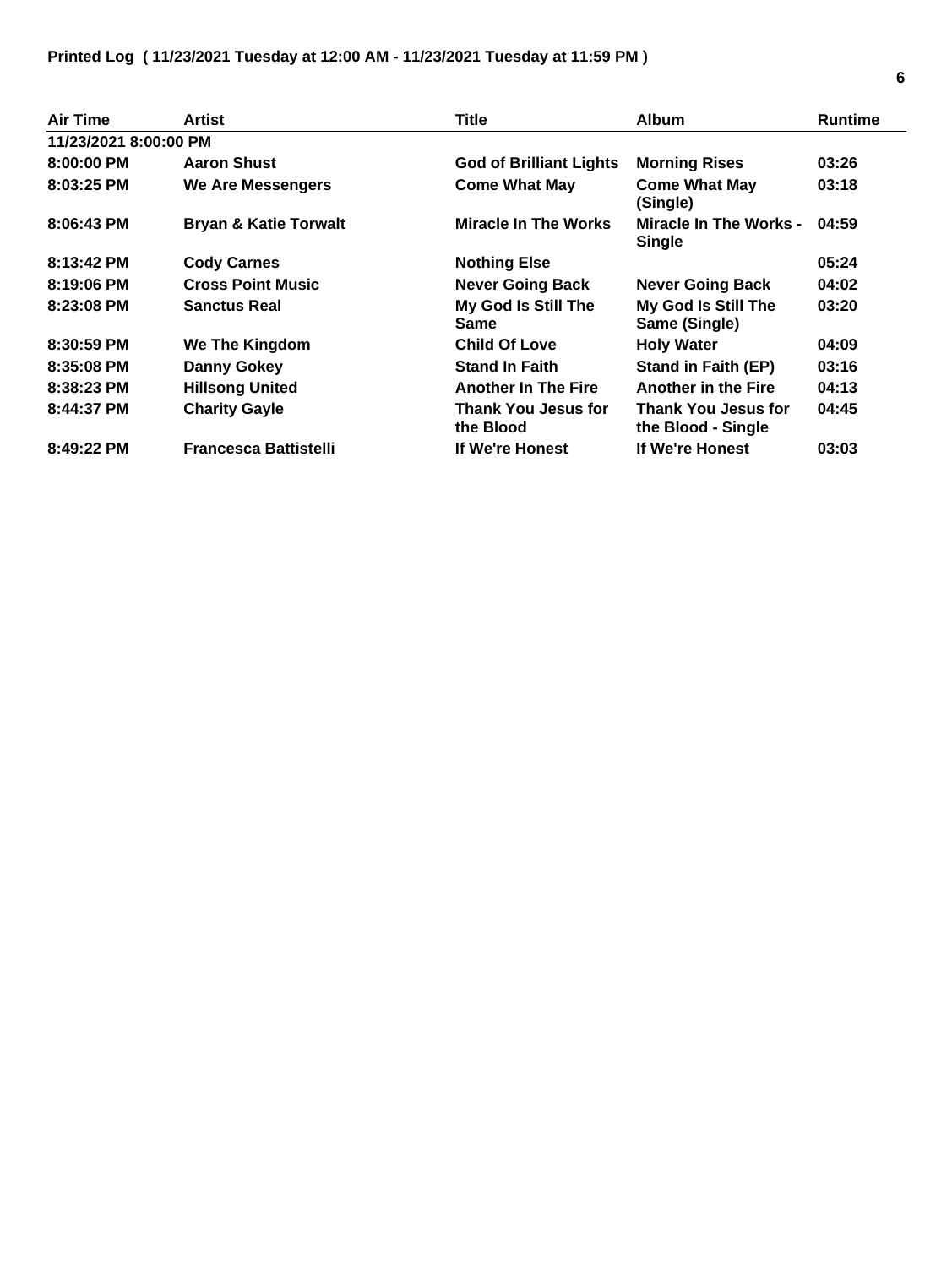| <b>Air Time</b>       | Artist                   | <b>Title</b>                                    | <b>Album</b>                                         | <b>Runtime</b> |
|-----------------------|--------------------------|-------------------------------------------------|------------------------------------------------------|----------------|
| 11/23/2021 9:00:00 PM |                          |                                                 |                                                      |                |
| $9:00:00$ PM          | <b>For All Seasons</b>   | <b>Higher</b>                                   | Higher                                               | 03:20          |
| 9:03:20 PM            | <b>Anne Wilson</b>       | My Jesus                                        | My Jesus (EP)                                        | 03:35          |
| $9:06:54$ PM          | <b>CeCe Winans</b>       | <b>Believe For It</b>                           | <b>Believe For It</b>                                | 03:40          |
| 9:12:34 PM            | <b>Mack Brock</b>        | I Am Loved                                      | Covered                                              | 05:31          |
| $9:18:05$ PM          | The Belonging Co.        | <b>Jesus Over Everything</b>                    | See The Light (Live)                                 | 05:05          |
| $9:23:10$ PM          | <b>CAIN</b>              | <b>Rise Up (Lazarus)</b>                        | <b>CAIN - EP</b>                                     | 03:19          |
| $9:30:59$ PM          | <b>Big Daddy Weave</b>   | <b>All Things New</b>                           | All Things New - Single 04:03                        |                |
| $9:35:02$ PM          | <b>Phil Wickham</b>      | <b>House Of The Lord</b>                        | House of the Lord<br>(Single)                        | 04:11          |
| 9:39:13 PM            | Jeremy Camp              | <b>Word of Life</b>                             | <b>The Answer</b>                                    | 02:49          |
| 9:44:01 PM            | We Are Messengers        | Image of God                                    | God With Us!                                         | 03:14          |
| $9:47:15$ PM          | <b>Shane &amp; Shane</b> | <b>Psalm 90 (Satisfy Us)</b><br>with Your Love) | Psalms, Hymns, and<br><b>Spiritual Songs, Vol. 1</b> | 05:09          |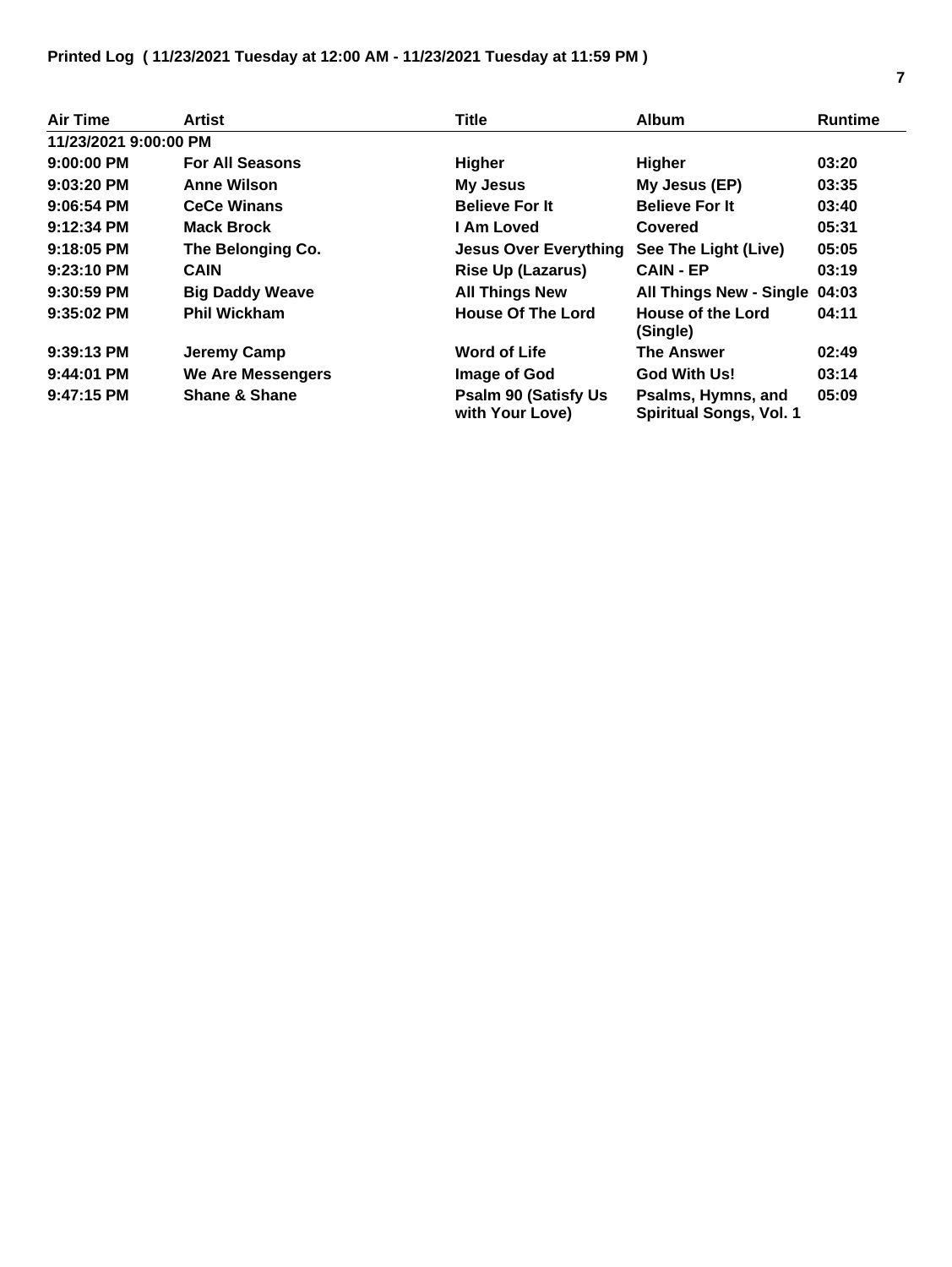| <b>Air Time</b>        | Artist                  | <b>Title</b>                                      | <b>Album</b>                                                  | <b>Runtime</b> |
|------------------------|-------------------------|---------------------------------------------------|---------------------------------------------------------------|----------------|
| 11/23/2021 10:00:00 PM |                         |                                                   |                                                               |                |
| 10:00:00 PM            | <b>Pat Barrett</b>      | <b>Better</b>                                     | <b>Pat Barrett</b>                                            | 04:47          |
| 10:04:46 PM            | <b>Tasha Layton</b>     |                                                   | Look What You've Done Look What You've Done 03:22<br>(Single) |                |
| 10:08:09 PM            | <b>Lincoln Brewster</b> | <b>Today Is The Day</b>                           | <b>Today Is The Day</b>                                       | 04:31          |
| 10:14:40 PM            | <b>MercyMe</b>          | Say I Won't                                       | Say I Won't                                                   | 03:59          |
| 10:18:39 PM            | <b>Mack Brock</b>       | <b>Heart Wide Open</b>                            | <b>Heart Wide Open</b>                                        | 04:27          |
| 10:23:05 PM            | <b>Micah Tyler</b>      | <b>Walking Free</b>                               | <b>Walking Free - Single</b>                                  | 03:18          |
| 10:30:59 PM            | Life. Church Worship    | Where The Spirit Of The Death Of Death<br>Lord Is |                                                               | 03:29          |
| 10:34:27 PM            | <b>Evan Craft</b>       | <b>Be Alright</b>                                 | Desesperado                                                   | 03:39          |
| 10:38:06 PM            | <b>Brandon Heath</b>    | <b>Our God Reigns</b>                             | <b>Don't Get Comfortable</b>                                  | 04:09          |
| 10:44:15 PM            | <b>Casting Crowns</b>   | <b>Scars In Heaven</b>                            | <b>Scars In Heaven</b><br>(Single)                            | 04:20          |
| 10:48:35 PM            | <b>Michael W. Smith</b> | Waymaker                                          | <b>Way Maker</b>                                              | 03:53          |